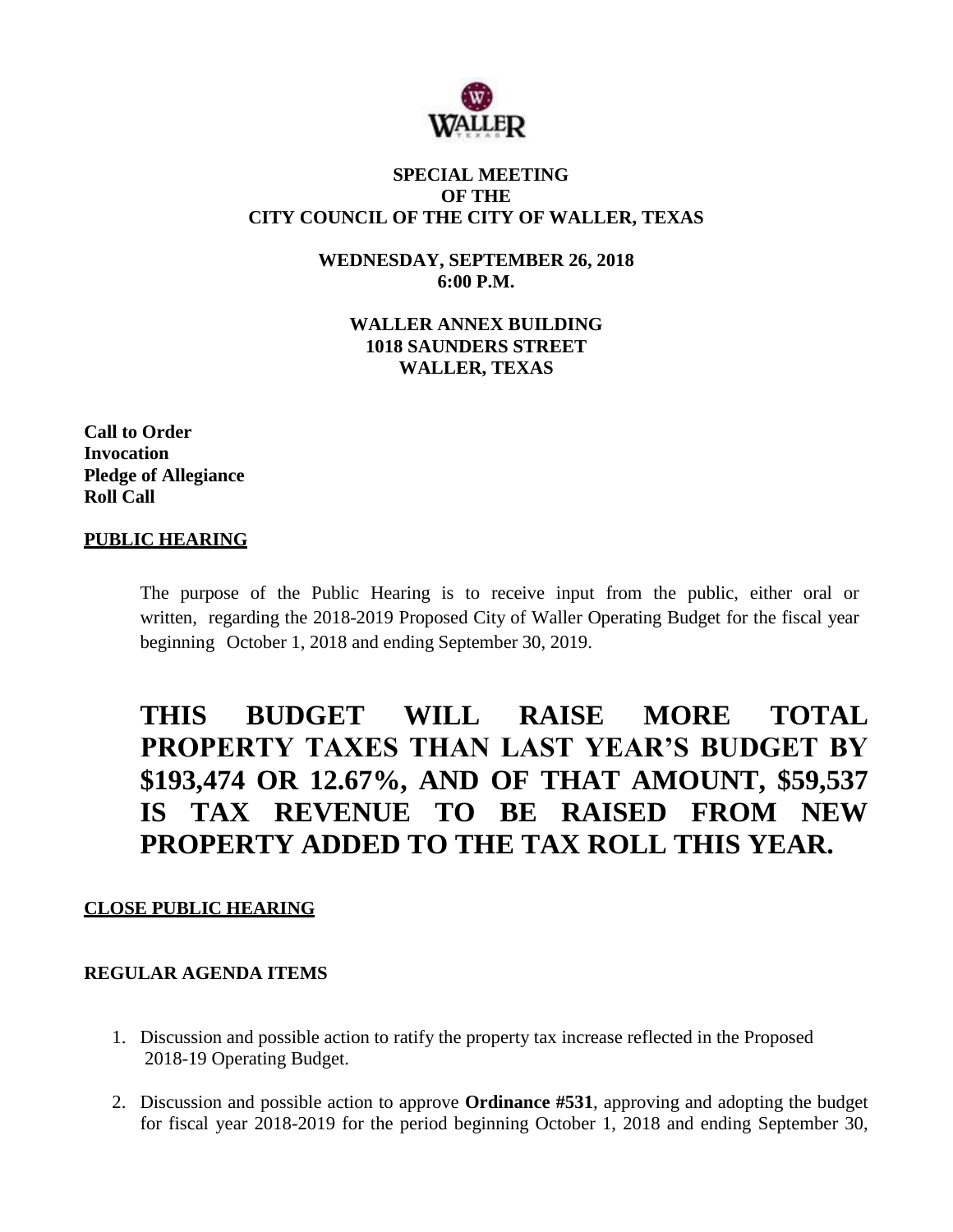2019 for the General Fund, Water and Sewer Fund, Gas Fund, Debt Service, Capital Improvements Fund and Special Revenue Fund.

# **THIS BUDGET WILL RAISE MORE TOTAL PROPERTY TAXES THAN LAST YEAR'S BUDGET BY \$193,474 OR 12.67%, AND OF THAT AMOUNT, \$59,537 IS TAX REVENUE TO BE RAISED FROM NEW PROPERTY ADDED TO THE TAX ROLL THIS YEAR.**

- 3. Discussion and possible action to :
	- a. Set the 2018 Debt Service Ad Valorem Tax Rate at \$0.1652 per \$100 valuation.
	- b. Set the 2018 Maintenance and Operation Ad Valorem Tax Rate at \$0.3323 per \$100 valuation.
	- c. Approve **Ordinance# 532** adopting an Ad Valorem Tax Rate of \$0.4975 per \$100 assessed valuation; providing for the assessment, levy, and collection of Ad Valorem Taxes of the City of Waller, Texas for the year 2018; providing for the date on which taxes shall be due and payable; providing for the penalty and interest on all taxes not timely paid; and repealing all ordinances and parts of ordinances in conflict herewith; and providing for severability.

# **THIS PROPOSED TAX RATE WILL RAISE MORE TAXES FOR MAINTENANCE AND OPERATIONS THAN LAST YEAR'S TAX RATE. THE TAX RATE WILL EFFECTIVELY BE RAISED BY 0.21 PERCENT AND WILL RAISE TAXES FOR MAINTENANCE AND OPERATIONS ON A \$100,000 HOME BY APPROXIMATELY \$-7.40.**

- 4. Discussion and possible action on the approval of Economic Development Corporation FY2018- 19 Budget and annual work plan.
- 5. Discussion and possible action regarding the Credit Card Policy relating to fees for Utility Billing, Municipal Court, Permits and other services.
- 6. Discussion and possible action on **Resolution #2018-15**, amending authorized representatives with the City of Waller investment services through TexPool Public Funds.
- 7. Discussion and possible action on **Resolution # 2018-16**, authorizing the Goodman Corp to submit a grant application on behalf of the City of Waller for sidewalks on portions of Waller-Tomball Rd, Fieldstore Rd. and Main St.